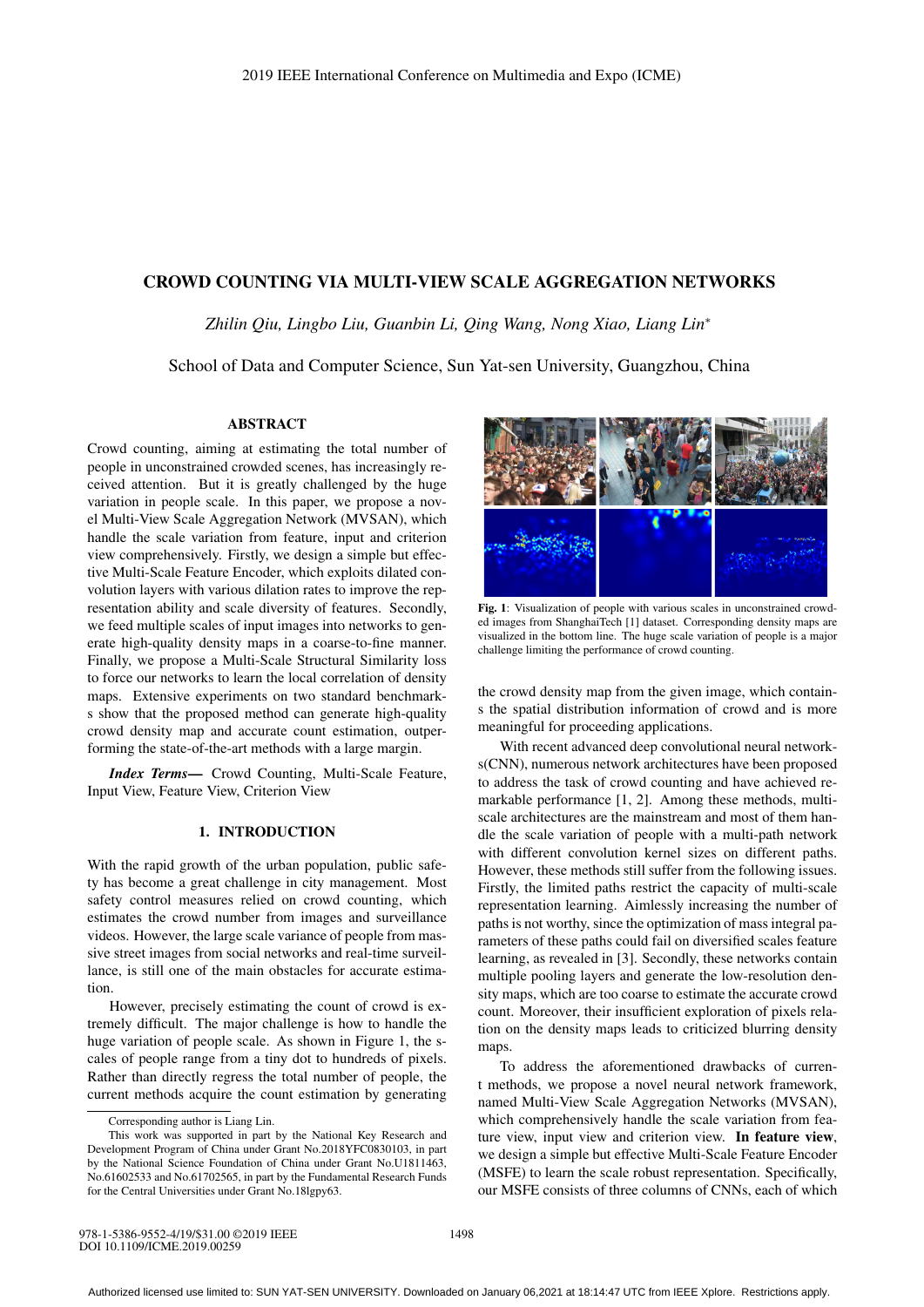has four dilated convolutional layers. With different dilation rates, these columns have various receptive fields and can respectively model the appearance of people on different scales, thus boost the scale diversity of features. Moreover, with stacked MSFE, more feature from diversified scales are aggregated. In input view, we feed multiple scaled versions of an input image into our MVSAN to generate high-quality density maps in a coarse-to-fine manner. Our MVSAN is built upon two stacked CNNs, each of which is composed of a frontend Fully Convolutional Network (FCN) and three stacked Multi-Scale Feature Encoders. The first CNN takes the original image as the input and generates a coarse density map. Taking the image with high resolution as input, the second C-NN refines the result of the first CNN and produces an accurate density map. In criterion view, we utilize a Multi-Scale Structural Similarity (MS-SSIM) loss to enforce our networks to learn the local correlation of multi-scale patches on the density maps. It is adapted from the Multi-Scale Structural Similarity Metric [4] and strengthened with dilated convolutional operations. Firstly, we build a criterion network with several fixed Gaussian kernel convolutional layers. Then, we feed the estimated density map and the ground truth map into the criterion network, and enforce SSIM loss between their output maps at every convolutional layer. To summarize, the main contributions of this work are three-fold:

- We propose a Multi-View Scale Aggregation Networks to comprehensively handle the huge variation of people scale. It integrates two front-end FCN and stacked Multi-Scale Feature Encoders to extract the scale robust feature and generate the density map in a coarse-to-fine manner.
- We design a novel training criterion, named Multi-Scale Structural Similarity (MS-SSIM) loss, which forces the networks to learn the local correlation of multi-scale patches on the density maps and generate high-quality density map and accurate crowd count.
- Extensive experiments and evaluations on two challenging benchmarks show that our proposed method achieves superior performance in comparison to other state-of-the-art methods.

### 2. RELATED WORKS

Recently, deep neural network has been widely used in urban management [5, 6, 7] and lots of inspiring crowd counting methods have been proposed. In this section, we provide a brief review of these deep learning based crowd counting methods. We will discuss these methods from aspects of the feature, input and criterion view.

*1) Network design for feature extraction:* Most of the current density map based methods endeavored to surmount the main obstacle of the large diversity of crowd scale and designed networks to extract multi-scale feature. Pioneeringly, Zhang et al. [1] proposed a multi-column convolution neural network with different receptive fields in different columns to learn the feature of different scales. Sam et al. [8] adopted the same multi-column network with an additional VGG network [9] which is trained to route input images to appropriate columns of the network to boost the multi-scale feature learning. Criticizing the limited scale adaptability of multi-column structure, Shen et al. [10] imitated a multi-scale U-Net architecture and Li et al. [3] aggregated multi-scale feature with dilated convolutions from the VGG feature. Lately, Deepak et al. [11] invented a growing network which could iteratively expand its model capacity to deal with diversified people scale. With these observations, we conclude that diversified multi-scale feature learning is of the highest significance on the estimation of crowd count and density map.

*2) Integration of multiple input:* Multi-scale inputs are a practical method widely applied in the area of computer vision including crowd counting. Onoro-Rubio et al. [12] proposed to use a pyramid of image patches of multiple scales to estimate the final density. With learning to rank between the count number of child-patches and parent-patches inputs, Liu et al. [13] integrated unlabeled crowd images to train their network for crowd counting.

*3) Criterion design on crowd counting:* Previous works considered less of the correlation between pixels on the density maps and dominantly applied Euclidean loss function to learn the pixel-wise regressions independently[1] [2] [3]. However, as criticized in [10], the Euclidean loss misled the network to generate blurring density maps with attenuated multi-scale feature encoding. Thus, a complicated compound of adversarial loss [14], perceptual loss [15], and Euclidean loss were used in [10] to overcome the unpleasant density map quality. But the generated density maps were still far from satisfactory. While Cao et al. [16] explored a combination of local structural consistency and Euclidean loss and obtained a state-of-the-art performance. But these methods penalized either the pixel-wise error or the mismatch of single-scale local structure instead of multi-scale local structural inconsistency, which is greatly expedient to the learning of density map generation for scale-diversified crowd scenes.

# 3. PROPOSED METHOD

# 3.1. Feature Aggregation with Multi-Scale Feature Encoder

In this section, we develop a unified neural network module, termed as Multi-Scale Feature Encoder (MSFE), to model the scale variation of people. Inspired by previous works [1, 17], we develop our MSFE with multiple columns of CNNs and each column is designed to handle the different range of scale variation. Differing from these methods, we implement our MSFE by dilated convolution layers [18] with different dilated rates instead of normal convolutional layers with different kernel sizes and channels in each column. As a good alternative of pooling layer, dilated convolutional layers use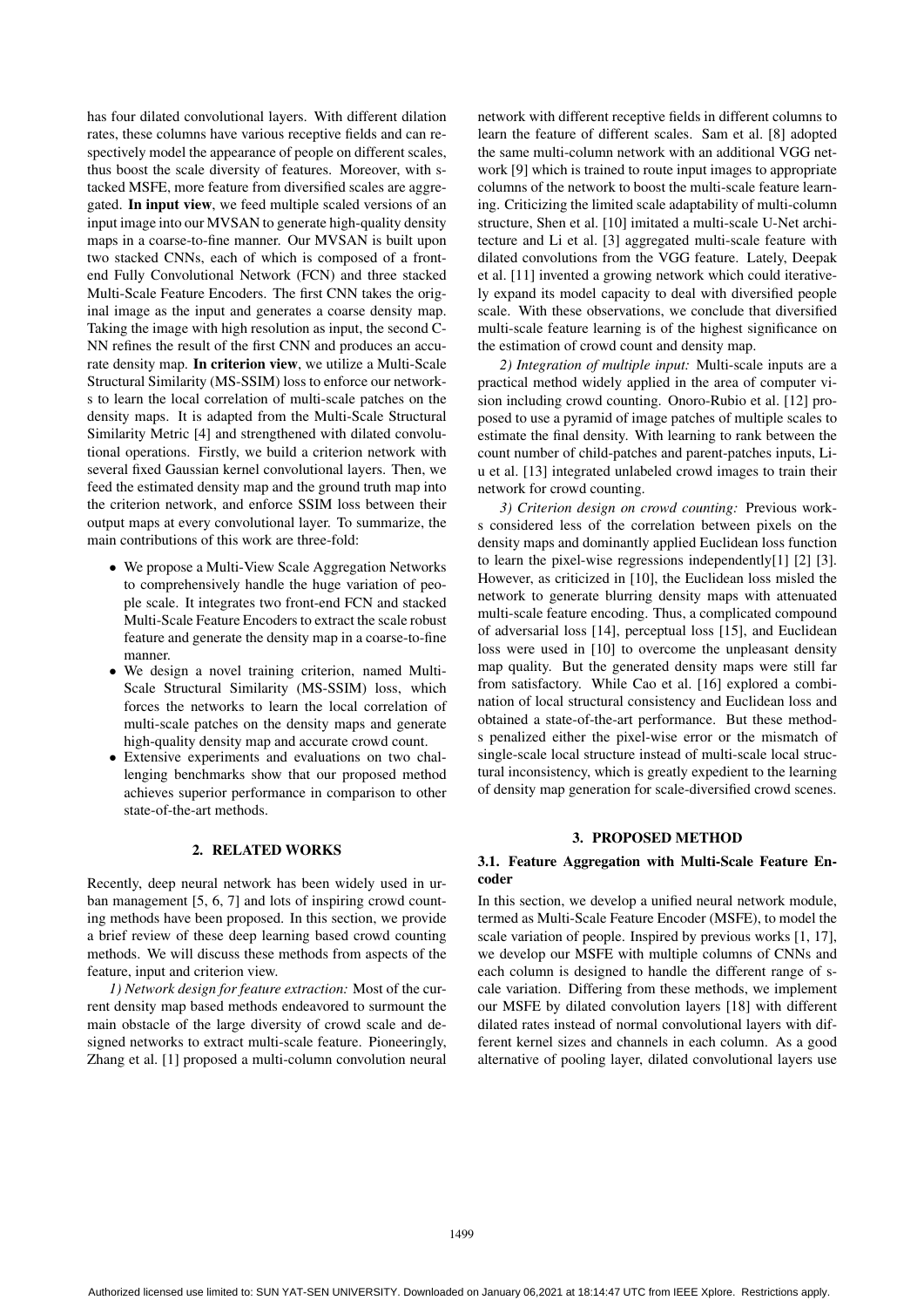

Fig. 2: Left: The architecture of the Multi-Scale Feature Encoder (MSFE). The block with text k, c, r denotes a dilated convolutional layer with  $k \times k$  kernel size and c output channels. The dilation rate is expressed as r. Right: The architecture of the proposed multi-scale aggregation network with a coarse-to-fine scheme. "⊕" denotes feature concatenation and "↑ 2" refers to upsample by two times in width and height."3 × 3" refers to the convolutional layer to regress comprehensive density maps as described in Sec 3.1

sparse kernels to enlarge the receptive field without increasing the number of parameters or reducing the spatial resolution. In our MSFE, each column has different receptive fields by adopting particular dilation rates, yielding improved the scale diversity of features. The detail of MSFE is described as following. Similar to MCNN [1], our MSFE is composed of three columns of CNNs, each of which consists of four dilated convolutional layers. A ReLU layer is applied after every dilated convolutional layer. As shown in the left of Figure 2, the dilated convolutional layers at the same level have the same kernel size and channel number, and their parameters are shared. To learn the feature corresponding to heads of various scales, we apply different dilation rates in each column. In the first column, the dilated convolutional layers with dilation rate 1, which turns into normal convolutions, are used to extract the feature. The second and third columns utilize the convolutional layers with bigger dilation rates to enlarge the receptive field. Finally, we fuse the output features of these columns with an element-wise maximization operation to generate the scale robust representation.

#### 3.2. Progressive Refinement with Multi-Scale Inputs

As shown in Figure 4, there may exist a mass of tiny heads in some public scenes. Most of the current methods utilize the convolutional neural networks with multiple pooling layers to generate density maps with low resolution, which are too rough to localize these tiny heads. To handle this issue, we design our network architecture with a coarse-to-fine scheme, which takes multiple scaled versions of the input image to generate a fine density map in high resolution via progressive refinement. In particular, our model is built upon two stacked CNNs. The first CNN takes the original image as the input to extract the feature and generate a coarse density map, roughly identifying crowd regions. Then, the image is resized to two times larger and fed into the second CNN to refine the feature of the first CNN, yielding improved the quality of density maps.

The detail of our network architecture is shown in the right of Figure 2. The first CNN consists of a front-end Fully Convolutional Network (FCN) and three stacked Multi-Scale Feature Encoder (MSFE). Specifically, the FCN is the first ten layers of VGG16 [9] with three pooling layers, while the channel number of each MSFE is set to 256. Given an image  $I \in R^{H \times W}$ , where H and W are the height and width of the image, we feed it into the network to extract the feature. We denoted the feature generated by  $i^{th}$  MSFE of the first CNN as  $f_1^i$ . Inspired by the DSN [19], for each MSFE, we feed its feature  $f_1^i$  into a convolutional layer with kernel size  $3 \times 3$  to regress a density map  $m_1^i$ , which will help to accelerate the convergence with the deep supervision on side responses. Finally, we obtain a comprehensive density map  $m_1 \n\in R^{\frac{H}{8} \times \frac{W}{8}}$  by feeding the concatenation of  $m_1^1$ ,  $m_1^2$  and  $m_1^3$  into a weighted-fusion convolutional layer with kernel size  $3 \times 3$ . As shown in Figure 4, this density map  $m_1$  can roughly localize crowd regions, but it fails to estimate the accurate number of people in the image. Thus, we utilize the second CNN to generate a fine density map.

The second CNN shares the similar network architecture of the first CNN, but it has much fewer parameters in the MSFE. Specifically, the channel numbers of there MSFE are 256, 128 and 64 respectively. Firstly, the image  $I$  is resized to  $2H \times 2W$  via bilinear interpolation and fed into the frontend FCN of the second CNN, the output feature of which is denoted as  $f_2^v \in \frac{H}{4} \times \frac{W}{4}$ . Then, this feature is used to refine the output of the first CNN. After upsampled by two times in width and height, the feature  $f_1^3$  is concatenated with  $f_2^v$  and fed into the three MSFE in the second CNN. Same with the first CNN, a side density map  $f_2^i$  is also computed after the  $i^{th}$ MSFE. Further, we concatenate  $f_2^1, f_2^2, f_2^3$  and the upsampled density map  $f_1 \in R^{\frac{H}{4} \times \frac{W}{4}}$  to produce the final density map  $f_2$ with a  $3 \times 3$  convolutional layer. As shown in Figure 4,  $f_2$  can exhibit the accurate spatial location of the crowd. The whole coarse-to-fine scheme can infer in an end-to-end manner.

## 3.3. Local Correlation Learning with Multi-Scale Structural Similarity

Most of the previous approaches optimized their models with the pixel-wise Euclidean loss, which would cause the blurring effect in the density maps. Recently, Cao et al. [16] used a combination of Euclidean loss and single-scale structural similarity loss to train their networks, but their estimated maps still far from satisfactory. In this section, we utilize a Multi-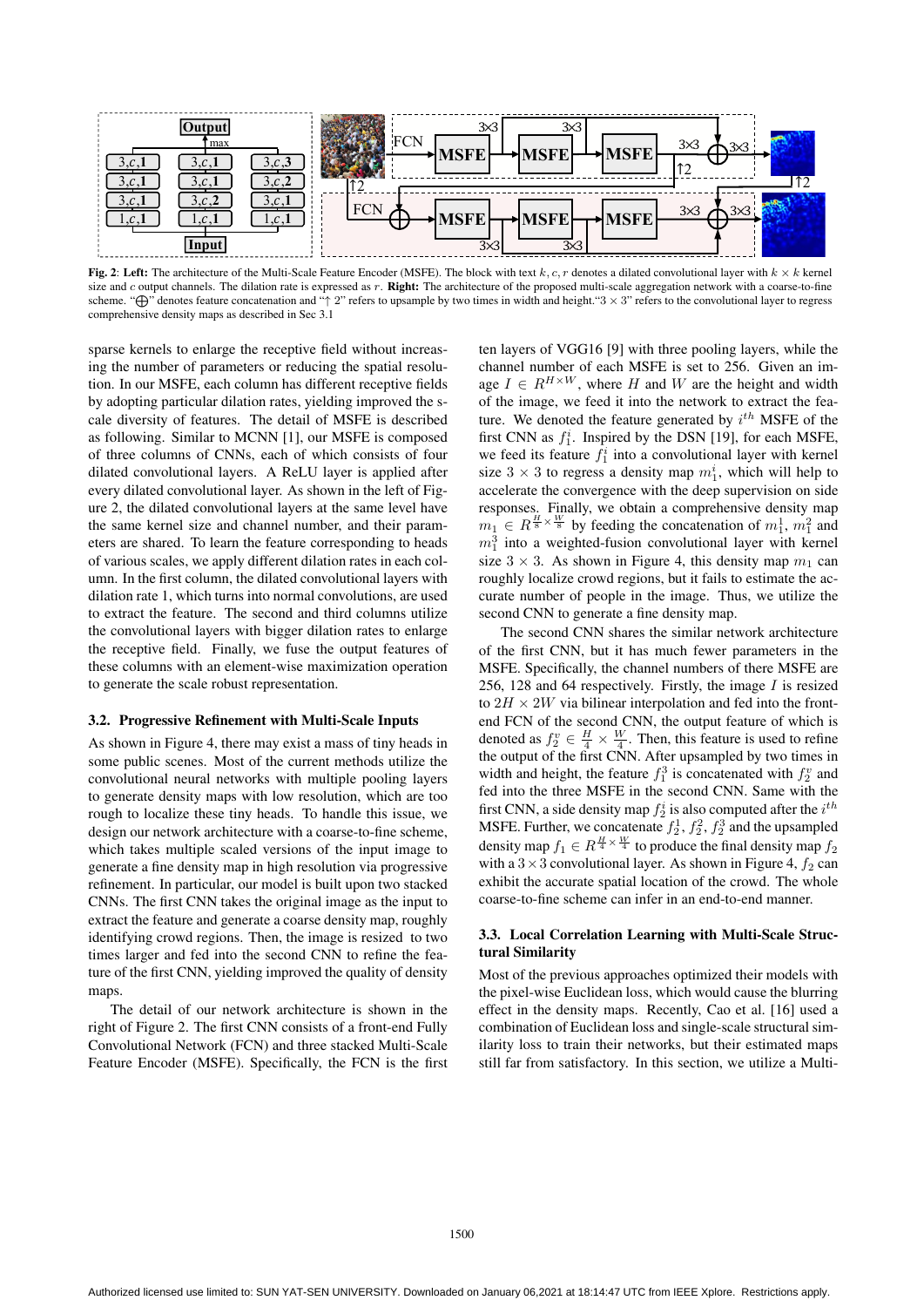

Fig. 3: Multi-scale structural similarity measurement.  $X_0$  is the estimated density map and  $Y_0$  is the corresponding ground truth.  $CONV$  is the dilated convolutional layer with a normalized Gaussian kernel.

Scale Structural Similarity (MS-SSIM) loss to enforce our networks to learn the local correlation of multi-scale patches on the density maps. For convenience in the following, we denoted the estimated density map and the corresponding ground truth as  $X$  and  $Y$  respectively.

Single-Scale SSIM: As a common evaluation metric in image quality assessment, SSIM computes the similarity between two images/maps from three local statistics, i.e. mean, variance and covariance. Following [20], a  $5 \times 5$  normalized Gaussian kernel with a standard deviation of 1.5 is used to estimate these local statistics. The estimation is easily implemented with a dilated convolutional layer with parameter  $W = \{W(o) | o \in O, O_i = \{-2r, -r, 0, r, 2r\}, O_i =$  ${-2r, -r, 0, r, 2r}$ , where *o* is offset from the center and the dilation rate  $r$  is used to control the size of receptive field region in the Multi-Scale SSIM. For each location  $p = (i, j)$ on X, the local mean  $\mu_X(p)$ , variance  $\sigma_X^2(p)$  and covariance  $\sigma_{XY}^2(p)$  can be computed by:

$$
\mu_X(p) = \sum_{o \in O} W(o) \cdot X(p + o), \quad \sigma_X^2(p) = \sum_{o \in O} W(o) \cdot [X(p + o) - \mu_X(p)]^2, \quad (1)
$$

$$
\sigma_{XY}^2(p) = \sum_{o \in O} W(o) \cdot [X(p+o) - \mu_X(p)] \cdot [Y(p+o) - \mu_X(p)] \tag{2}
$$

The mean  $\mu_Y(p)$  and variance  $\sigma_Y^2(p)$  of Y can be obtained with the same formulation. Further, the luminance comparison  $L$ , contrast comparison  $C$  and structure comparison  $S$  between  $X$  and  $Y$  can be calculated point by point as follows:

$$
L(X,Y) = \frac{2\mu_X\mu_Y + c_1}{\mu_X^2 + \mu_Y^2 + c_1}, \ C(X,Y) = \frac{2\sigma_X\sigma_Y + c_2}{\sigma_X^2 + \sigma_Y^2 + c_2}, \ S(X,Y) = \frac{\sigma_{XY} + c_3}{\sigma_X\sigma_Y + c_3}; \ (3)
$$

where  $c_1$ ,  $c_2$  and  $c_3$  are small constants to avoid division by zero.

Multi-Scale SSIM: As suggested in previous work [4], we argue that the estimated density map that is consistent with the ground-truth density map in multi-scale local correlation, better captures the crowd density distribution than those from solely pixel-wise or single scale consistency pursuits. With this insight, we build a CNN with  $M$  dilated convolutional layers, whose parameters are set to the fixed Gaussian kernel W described above. Specifically,  $M$  is set to 5 in our work and the dilation rates of these layers are 1,2,3,6 and 9 respectively. These layers are designed to calculate the SSIM of larger regions, which measure the local correlation comparison on multiple scales. As shown in Figure 3, after feeding  $X$ and Y into the CNN, we calculate the contrast and structure

comparison after each layer. As in [4], the luminance comparison is computed only at the last layer. Finally, the MS-SSIM loss is defined as following:

$$
MS\text{-}SSIM(X,Y) = [L_{M-1}(X_{M-1}, Y_{M-1})^{\alpha_{M-1}}] \cdot \prod_{j=0}^{M-1} [C_j(X_j, Y_j)^{\beta_j}] \cdot [S_j(X_j, Y_j)^{\gamma_j}], \quad (4)
$$
  
MS\text{-}SSIM Loss = 1 - MS\text{-}SSIM(X,Y), (5)

where the exponents  $\alpha_j$ ,  $\beta_j$  and  $\gamma_j$  are used to adjust the relative importance of different components and they are set with the same values as in [4]. Specifically,  $X_0 = X$  and  $Y_0 = Y$ as shown in Figure3. In our work, both the first and second CNN in proposed MVSAN are optimized with the MS-SSIM loss.

#### 3.4. Implementation Details

Ground Truth Generation: During the training phase, we generate the ground truth density map with the geometryadaptive kernels [1]. For each head annotation in a given image, assuming that the distances to its  $n$  nearest neighbors are denoted as  $\{d_1, d_2, ..., d_n\}$ , we label this head as a normalized Gaussian kernel with spread  $\sigma = s \cdot \frac{1}{N} \sum_{i=1}^{N} d_i$ . In our work, N is equal to 3 and the ratio s is set to  $\overline{0.3}$ . The radius of the Gaussian kernel is  $6\sigma \times 6\sigma$ . Some ground truth density maps are visualized in Figure 4.

Networks Optimization: We implement our crowd counting network with the Pytorch [21] toolbox. The two front-end FCN are initialized with the VGG [9] model pretrained on ImageNet [22]. The filter weights of other convolutional layers are randomly initialized by Gaussian distributions with zero mean and standard deviation of 0.01. The learning rate is set to 1e-5. At each iteration, 16 patches with size  $224 \times 224$  cropped from the images are fed into the networks. We first train the first CNN for 450 epochs and then jointly train whole networks for 250 epochs with Adam [23] optimizer.

## 4. EXPERIMENTS

#### 4.1. Evaluation Metric

We evaluate the accuracy of crowd counting estimation with the widely adopted mean absolute error (MAE) and mean squared error (MSE), which are defined as:

$$
MAE = \frac{1}{N} \sum_{i=1}^{N} \left| \hat{C}_i - C_i \right|; MSE = \sqrt{\frac{1}{N} \sum_{i=1}^{N} \left| \hat{C}_i - C_i \right|^2} \quad (6)
$$

where N is the number of test samples,  $C_i$  is the estimated crowd count as the sum of all pixel values on the generated density map and  $C_i$  is the ground true crowd count. Moreover, the quality of density maps is measured with two standard metrics: SSIM and PSNR [24].

#### 4.2. Evaluations and Comparisons

In this section, we evaluate and compare our proposed method with other state-of-the-art methods in the following representative datasets of relatively sparse, congested and highly congested crowd scenes.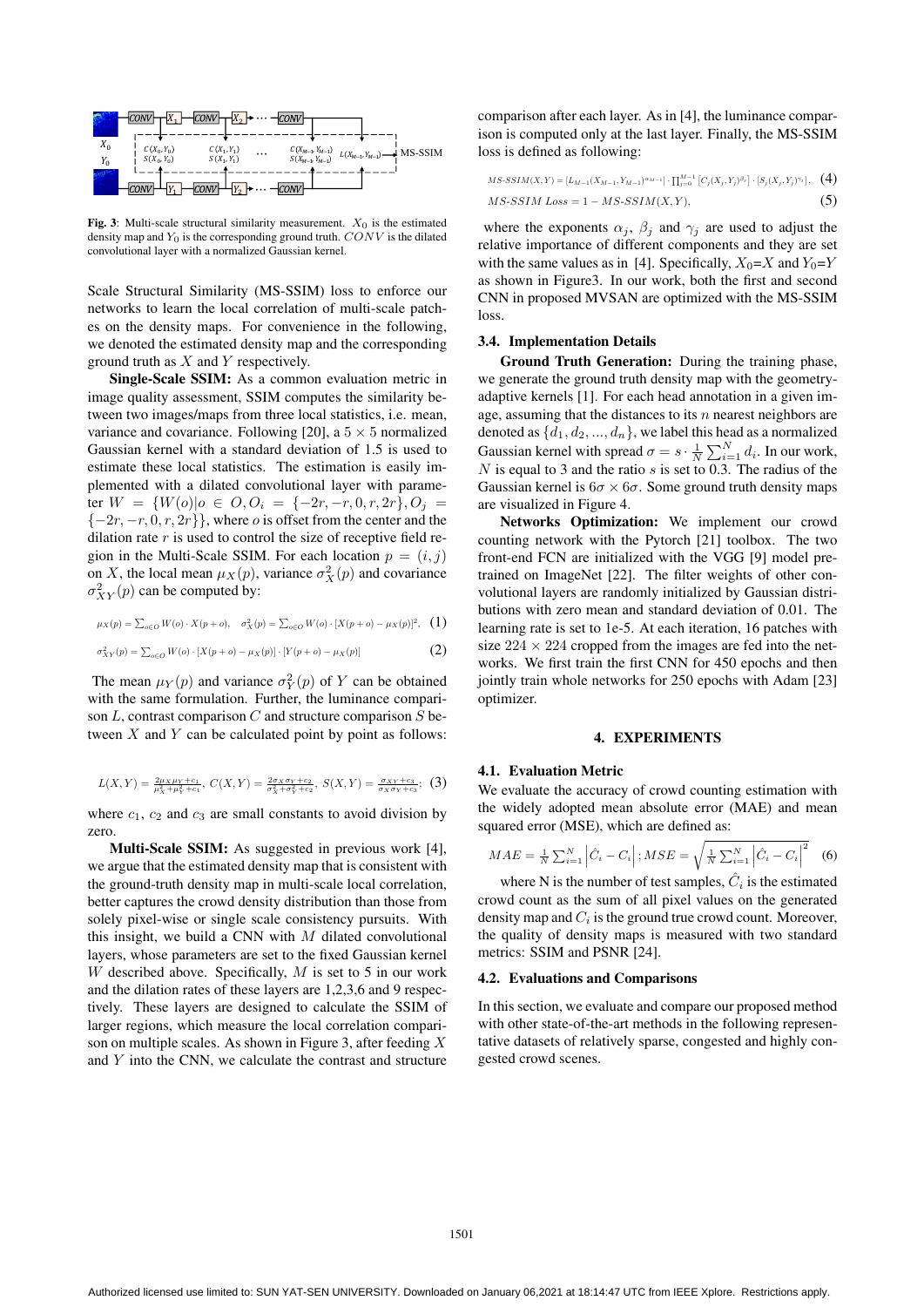| <b>Table 1: Model Evaluation</b> |            |            |        |      |              |                   |            |            |  |  |
|----------------------------------|------------|------------|--------|------|--------------|-------------------|------------|------------|--|--|
| (a) ShanghaiTech                 |            |            |        |      | (b) UCF-ONRF |                   |            |            |  |  |
| Method                           | Part A     |            | Part B |      |              | Method            | <b>MAE</b> | <b>MSE</b> |  |  |
|                                  | <b>MAE</b> | <b>MSE</b> | MAE    | MSE  |              | Idees et al. [26] | 315        | 508        |  |  |
| MCNN [1]                         | 110.2      | 173.2      | 32.0   | 49.8 |              | MCNN [1]          | 277        | 426        |  |  |
| Cascaded-MTL [25]                | 101.3      | 152.4      | 20.0   | 31.1 |              | Cascaded-MTL [25] | 252        | 514        |  |  |
| Switch-CNN [8]                   | 90.4       | 135.0      | 21.6   | 33.4 |              | SwitchCNN [8]     | 228        | 445        |  |  |
| CP-CNN [2]                       | 73.6       | 106.4      | 20.1   | 30.1 |              | Resnet101 [27]    | 190        | 277        |  |  |
| CSRNet [3]                       | 68.2       | 115.0      | 10.6   | 16.0 |              | Densenet201 [28]  | 163        | 226        |  |  |

Table 2: Quality of Density Maps

Idees et al. [29] 132 191 Ours 102 170

SANet [16]  $\begin{array}{|c|c|c|c|c|c|c|c|} \hline \end{array}$  67.0 | 104.5 | 8.4 | 13.6 Ours | 59.2 | 87.2 | 9.0 | 14.0

| Method                         | <b>SSIM</b> | <b>PSNR</b> |
|--------------------------------|-------------|-------------|
| MCNN[1]                        | 0.52        | 21.4        |
| $CP-CNN$ [2]                   | 0.72        | 21.72       |
| $\overline{\text{CSRNet}}$ [3] | 0.76        | 23.79       |
| Ours                           | 0.77        | 23.17       |

ShanghaiTech: ShanghaiTech crowd counting dataset [1] is composed of Part<sub>-A</sub> and Part<sub>-B</sub>. Part<sub>-A</sub> contains 482 congested images crawled from the Internet with an average amount of about 500 annotations every image. Part\_B collects 716 images of relative sparse crowd scenes from streets containing roughly 123 annotated peoples on average. The comparison to other six recent works is shown in Table 1a. Our method achieves the lowest MAE and MSE in Part A with 11.6% and 16.5% lower error than the existing best method respectively. In Part\_B, our method outperforms most methods and achieves a comparable performance with bestperforming method SANet [16], which uses patch-based inference. The outstanding performance indicates the accuracy and robustness of our method on the crowd counting on both congested scenes and relatively sparse scenes. Meanwhile, as shown in Table 2, the generated density maps of our method has the highest average SSIM than the other three methods and a close PSNR with the current best-performing method. The generated density maps of our method yield high image quality as well as accurate count estimations.

UCF-QNRF: The lately proposed UCF-QNRF dataset [29] contains 1535 images of highly congestive scenes and about 815 annotations per image on average. This dataset contains the most diverse set of viewpoints, densities and people scales and becomes the most challenging dataset. Following [29], we compare our method with other seven state-ofart methods. As shown in Table 1b our method achieves the lowest error metrics and outperforms current best-performing methods with 22.7% lower MAE and 10.9% lower MSE. To summarise, our proposed MVSAN can accurately count the number of crowds from relative sparse, congested to hight congested scenes better than current state-of-the-art methods.

#### 4.3. Ablation Study on ShanghaiTech Part A

Feature view multi-scale aggregation: Three networks, directly regression network from the front-end FCN feature and the proposed coarse network with MSFE in one column (the left column on Figure 2) and three columns, are constructed and trained under the proposed MS-SSIM loss. Their performances in the Part A of ShanghaiTech are compared in Table 3b. The network that directly regresses the densi-

Table 3: Ablation Study

| (a) Different Criterions        |                 |            |            |                        |                                   |             |            |             |             |  |
|---------------------------------|-----------------|------------|------------|------------------------|-----------------------------------|-------------|------------|-------------|-------------|--|
| Scale                           | Criterion       | <b>MAE</b> | MSE        | Scale                  | Criterion                         |             |            | <b>MAE</b>  | <b>MSE</b>  |  |
|                                 | I.2             | 68.9       | 112.7      |                        |                                   | MSSSIM-O[4] |            | 65.8        | 110.1       |  |
| Single                          | <b>SSIM[20]</b> | 79.8       | 140.3      | Multi                  | MSSSIM-D                          |             |            | 61.8        | 96.6        |  |
|                                 | $SSIM + L2[16]$ | 68.3       | 109.8      |                        |                                   |             |            |             |             |  |
| (b) Effectiveness of MSFE block |                 |            |            |                        | (c) Multi-scale Inputs Validation |             |            |             |             |  |
| Network                         |                 | <b>MAE</b> | <b>MSE</b> | <b>Input Scale</b>     |                                   | <b>MAE</b>  | <b>MSE</b> | <b>SSIM</b> | <b>PSNR</b> |  |
| W/O MSFE                        |                 | 66.2       | 107.0      | Single $\times 1$      |                                   | 61.8        | 96.6       | 0.72        | 21.39       |  |
| W/ Single-Column MSFE           |                 | 64.5       | 100.1      | Single $\times 2$      |                                   | 66.8        | 111.3      | 0.78        | 24.03       |  |
| W/Three-Column MSFE             |                 | 61.8       | 96.6       | Multi $\times1\times2$ |                                   | 59.2        | 87.4       | 0.77        | 23.17       |  |

ty map from the front-end FCN feature performs poorer than the other two with MSFE. With more scale variance receptiveness than one-column MSFE, the proposed three-column MSFE achieves the lowest MAE and MSE. Specifically, the proposed three-column MSFE achieves 6.6% and 9.6% lower MAE and MSE than the network without MSFE.

Criterion view multi-scale aggregation: Best performance of the coarse network trained with different criteria of single scale and multiple scales are listed in Table 3a. Single scale criteria include Euclidean criterion(L2), SSIM and their combination as in [16]. Meanwhile multi-scale criteria include the original MS-SSIM(MSSIM-O) as in [4] and our proposed MS-SSIM(MSSSIM-D), which innovatively replaces the low-pass filter and downsample operations on the original one with dilation convolution. Performance of model trained under single scale criteria including is not comparable with those trained under Multi-scale criteria. Specifically, our designed MSSSIM-D achieves 7.2% lower MAE and 13.9% lower MSE than the original MSSSIM-O baseline.

Input view multi-scale aggregation: We compare the performance of our network trained in the coarse-to-fine scheme with multi-scale inputs and its two sub-networks trained with single scale input, the original images and the upsampled images respectively. The sub-network operating in original images is termed as coarse sub-network and the other is denoted as refiner sub-network in the following. As presented in Table 3c, the coarse sub-network and the refiner sub-network perform poorer than the whole MVSAN trained with multi-scale inputs. With the trained coarse sub-network and additional input scale to the refiner network, our network trained in a coarse-to-fine scheme achieves 4.2% and 9.5% lower MAE and MSE than the coarse network. The image quality is also greatly improved. Three testing samples and their ground truth density maps, and the estimated density maps of the coarse sub-network and the whole network are presented in Figure 4. Limited by single scale input, the coarse sub-network is unable to distinguish people in congested place separately and responses with the continuous highresponse burring areas along with inexact counts. These areas are refined with the aid of the refiner network using additional input scale as shown in Figure 4. We could observe the progressive refinement on density maps and count estimations with multi-scale inputs from left to right in Figure 4.